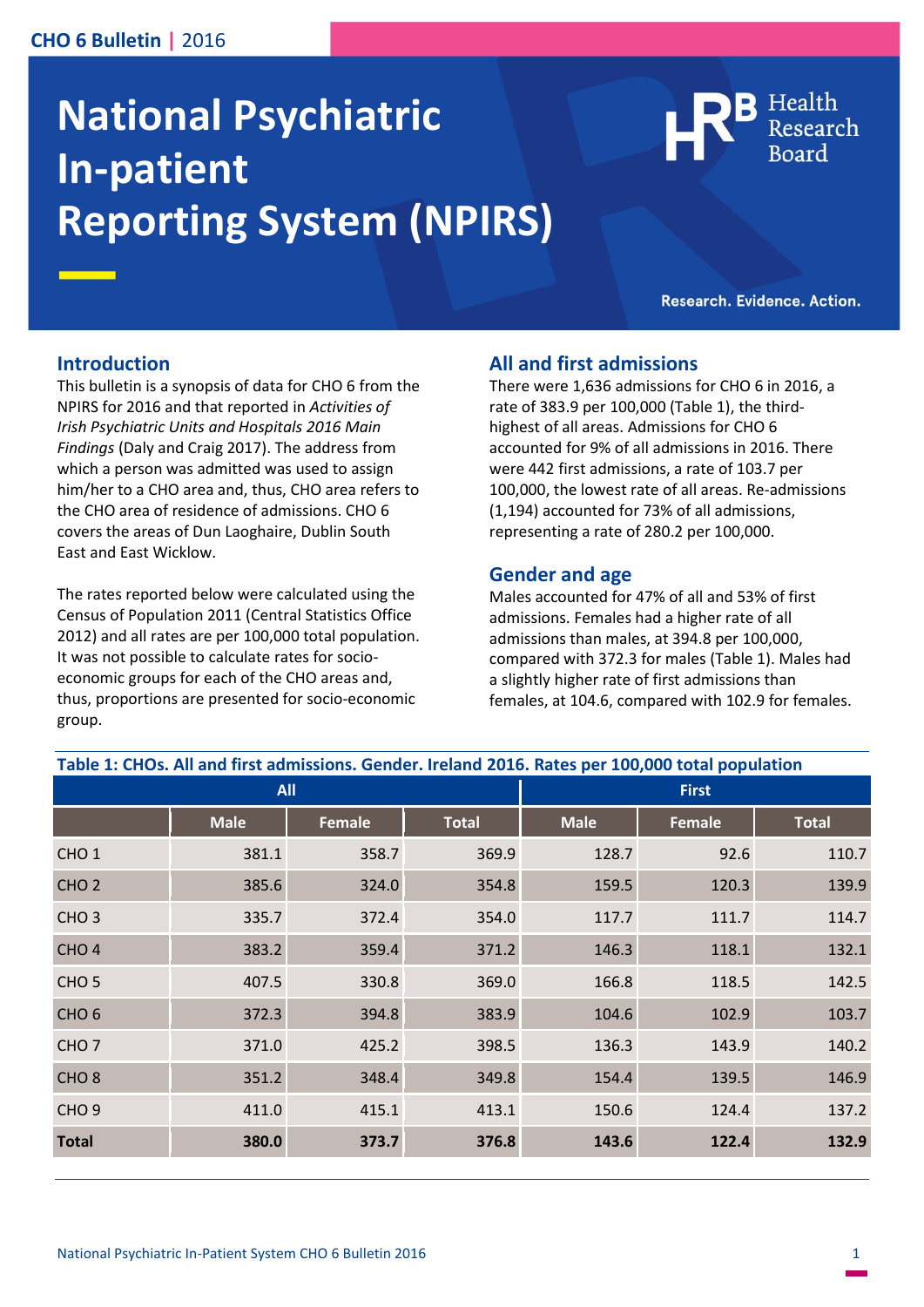# **CHO 6 Bulletin |** 2016

The 55–64 year age group had the highest rate of all admissions for CHO 6, at 650.0 per 100,000, followed by the 65–74 year age group, at 556.5, and the 75 year and over age group, at 553.1. The 25–34 year age group had the lowest rate of all admissions, at 382.7 per 100,000.

The 75 year and over age group had the highest rate of first admissions in CHO 6, at 217.9 per 100,000, followed closely by the 18–19 year age group, at 217.7, and the 20–24 year age group, at 178.1. The 25–34 year age group had the lowest rate of first admissions, at 97.3.

Age groups were condensed into two groups: under 45 years and 45 years and over. The 45 year and over age group had the highest rate of admissions in all CHO areas, with rates ranging from 642.6 per 100,000 in CHO 7 to 431.2 in CHO 2 (Figure 1). The 45 year and over group had a rate of 574.4 in CHO 6 and under 45 year age group had a rate of 278.5. The rate of admission for the 45 year and over group in CHO 6 (574.4), CHO 7 (642.6) and CHO 8 (531.8) was over twice that of the under 45 year group for those areas.

# **Marital status**

Single persons accounted for almost 53% of all and 43% of first admissions for CHO 6; married persons accounted for 25% of all and 28% of first admissions; widowed persons accounted for 5% of all and 6% of first admissions; and divorced persons accounted for 3% of all and 4% of first admissions.

## **Socio-economic group**

Nine per cent of all admissions had non-manual occupations, almost 9% were lower professional, almost 5% were unskilled and 4% were higher professionals. However, it is worth noting that 64% of returns for CHO 6 did not specify an occupation, making assignment to a socio-economic group impossible. Proportions for first admissions were somewhat similar.

#### **Diagnosis**

Depressive disorders accounted for 21% of all admissions and 24% of first admissions for CHO 6; schizophrenia accounted for 22% of all and 12% of first admissions; and alcoholic disorders accounted for almost 11% of all and 11% of first admissions.

All admission rates in CHO 6 were highest for schizophrenia, at 86.4 per 100,000, followed by depressive disorders, at 79.8 and alcoholic disorders, at 41.8 (Figure 2). First admission rates were highest for depressive disorders, at 25.1 per 100,000, followed by schizophrenia, at 12.7 and alcoholic disorders, at 11.5.



#### **Figure 1: All admissions by age category by CHO area. Ireland 2016. Rates per 100,000 total population**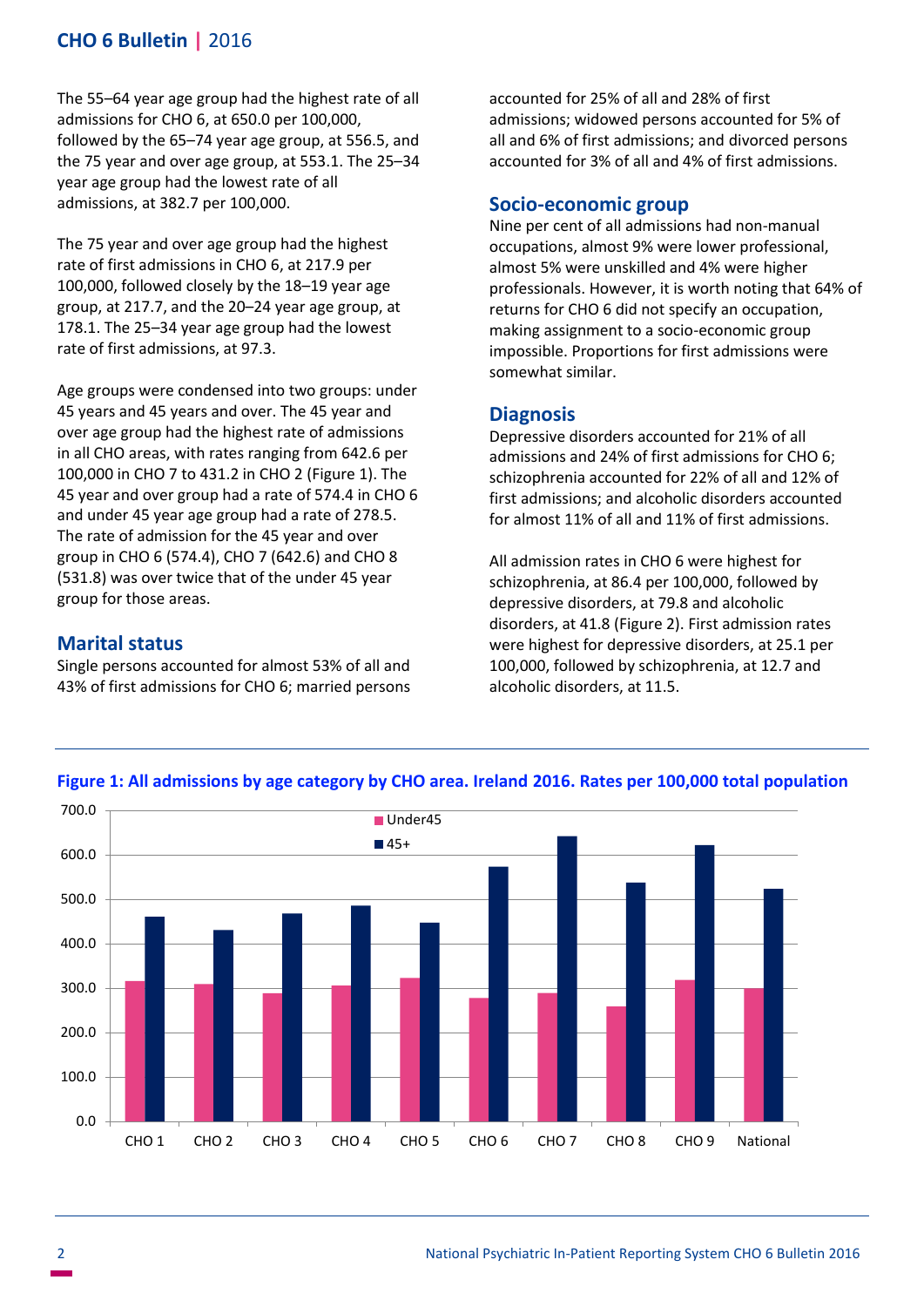# **CHO 6 Bulletin |** 2016

# **Legal status**

Involuntary admissions accounted for 13% of all and 16% of first admissions for CHO 6. The rate of all involuntary admissions in CHO 6 was 49.5, while that for first admissions was 16.7 per 100,000 (Figure 3).

# **Hospital type**

Just over half (51%) of all admissions for CHO 6 were to psychiatric hospitals/continuing care units, 11% were to general hospital psychiatric units, and 38% were to independent/private and private charitable centres.

#### **Discharges**

There were 1,628 discharges (1,603 discharges and 25 deaths) for CHO 6 in 2016. Twenty-seven per cent of discharges occurred within one week of admission, 16% occurred within one to two weeks and 18% occurred within two to four weeks of admission. Ninety-two per cent of discharges occurred within three months of admission. This is similar to the pattern observed nationally.

Discharges for CHO 6 accounted for 9% of all discharges and 9% of all in-patient days. The average length of stay for all discharges for CHO 6 was 53.3 days (median 18 days) (Figure 4). This compares with the national average of 57.7 days (median 15 days).

When discharges with a length of stay of one year or more were excluded, discharges for CHO 6 again accounted for 9% of discharges and 10% of in-patient days. The average length of stay for discharges, excluding those with a length of stay of one year or more, was 30.0 days (median 17 days).

#### **References**

Central Statistics Office (2012) Census of Population 2011, www.cso.ie.

Daly A and Craig S (2017) *Activities of Irish Psychiatric Units and Hospitals 2016*. HRB Statistics Series 35. Dublin: Health Research Board.

# **Figure 2: Admissions for selected diagnostic groups by CHO area. Ireland 2016. Rates per 100,000 total population**